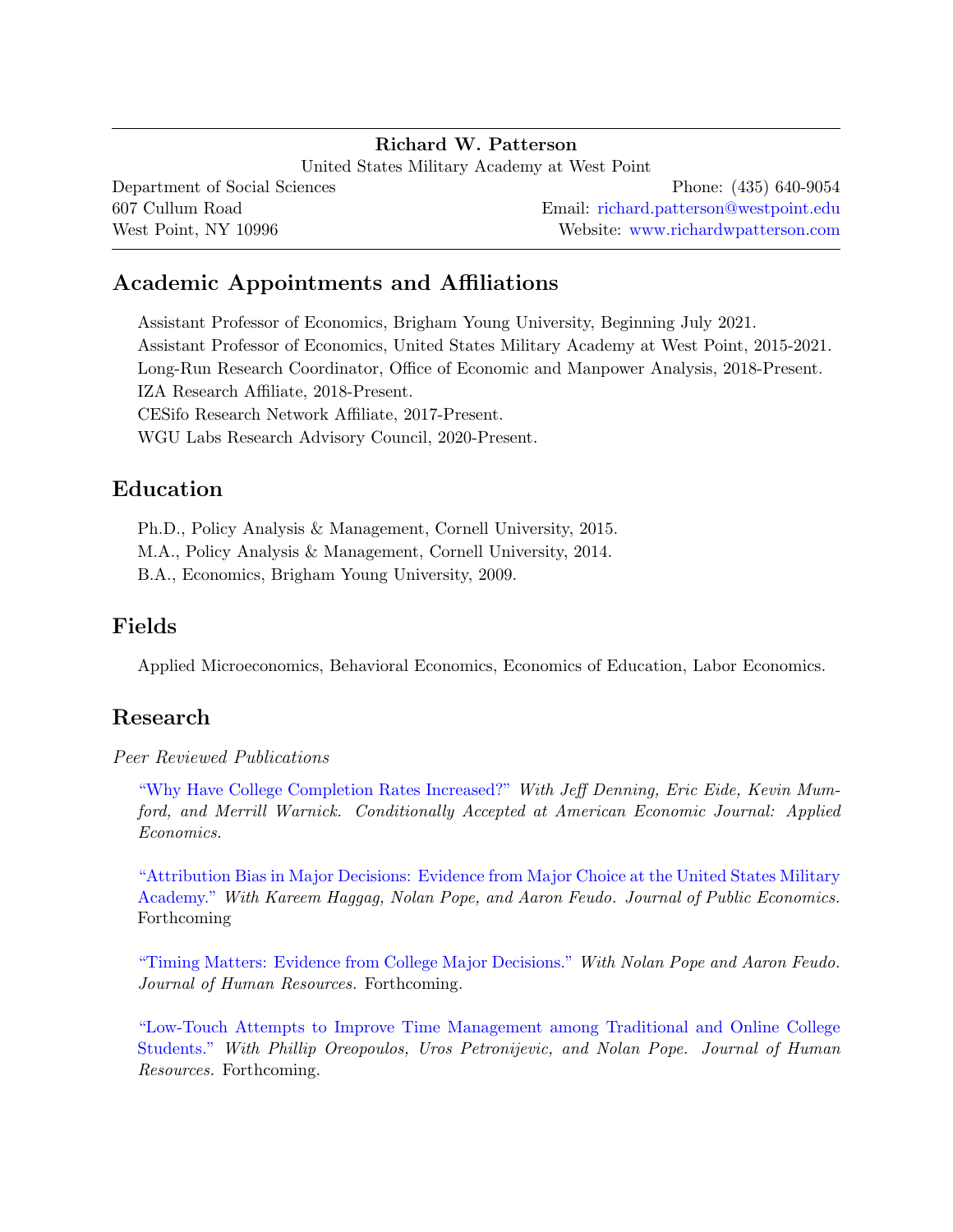["Nudges Don't Work When the Benefits Are Ambiguous: Evidence from a High-Stakes Educa](http://ftp.iza.org/dp12523.pdf)[tion Program."](http://ftp.iza.org/dp12523.pdf) With Benjamin Castleman, Francis Murphy, and William Skimmyhorn. Journal of Policy Analysis and Management. Forthcoming.

["How Much to Save? Decision Costs and Retirement Plan Participation."](https://drive.google.com/file/d/1MjWfMHZQtIn9wTE3n9C3salk0PZo-gut/view) With Jacob Goldin, Tatiana Homonoff, and William Skimmyhorn. Journal of Public Economics. 2020.

["Benefits left on the table: Evidence from the Servicemembers' Civil Relief Act."](https://drive.google.com/open?id=1r5QCxRZWGGgVVFbhPzsok6DhpeghckQE) With Benjamin Castleman and William Skimmyhorn. Economics of Education Review. 2019.

["Can Behavioral Tools Improve Online Student Outcomes? Experimental Evidence from a](https://docs.google.com/viewer?a=v&pid=sites&srcid=ZGVmYXVsdGRvbWFpbnxyaWNocGF0dGVyc29uY29ybmVsbHxneDo0ZmNiYTk5MTdmZWVkNWQ5) [Massive Open Online Course."](https://docs.google.com/viewer?a=v&pid=sites&srcid=ZGVmYXVsdGRvbWFpbnxyaWNocGF0dGVyc29uY29ybmVsbHxneDo0ZmNiYTk5MTdmZWVkNWQ5) Journal of Economic Behavior and Organization. 2018.

["Computers and Productivity: Evidence from Laptop Use in the College Classroom."](https://docs.google.com/viewer?a=v&pid=sites&srcid=ZGVmYXVsdGRvbWFpbnxyaWNocGF0dGVyc29uY29ybmVsbHxneDoxOTBlNWI1MTU0YTRhODcy) With Robert Patterson. Economics of Education Review. 2017.

["Charter School Unionization and Student Outcomes."](https://www.sciencedirect.com/science/article/pii/S0272775717303084) With Jordan Matsudaira. Economics of Education Review. 2017.

["Could Trends in Time Children Spend with Parents Help Explain the Black-White Gap in](https://docs.google.com/viewer?a=v&pid=sites&srcid=ZGVmYXVsdGRvbWFpbnxyaWNocGF0dGVyc29uY29ybmVsbHxneDo3MzM0NTY4NTQ3Y2MwYTFi) [Human Capital? Evidence from the American Time Use Survey."](https://docs.google.com/viewer?a=v&pid=sites&srcid=ZGVmYXVsdGRvbWFpbnxyaWNocGF0dGVyc29uY29ybmVsbHxneDo3MzM0NTY4NTQ3Y2MwYTFi) Education Economics. 2017.

"Reputation Tapping." With Bradley Rickard and Jill McCluskey. European Agricultural Economic Review. 2015.

#### Other Publications

["The Competitive Effects of Online Education."](http://www.nber.org/papers/w22749?utm_campaign=ntw&utm_medium=email&utm_source=ntw) With David Deming and Michael Lovenheim. Productivity in Higher Education (Caroline Hoxby and Kevin Stange, Eds.) Also published as NBER Working Paper No. 22749.

"Innovation in Education." With Jordan Matsudaira. Dominic Brewer and Lawrence Picus, editors. Encyclopedia of Education Economics and Finance. Sage Publications. 2014.

#### Working Papers

"Army Service in the All-Volunteer Era." With Kyle Greenberg, Matthew Gudgeon, Adam Isen, and Corbin Miller. [Draft Available Upon Request]

#### Ongoing Projects

"How do Behavioral Approaches to Increase Savings Compare? Evidence from Multiple Interventions in the U.S. Army." With William Skimmyhorn.

"Parental Absence and Human Capital Development: Evidence from Quasi-Random Deployments." With Andrew Johnston and David Lyle.